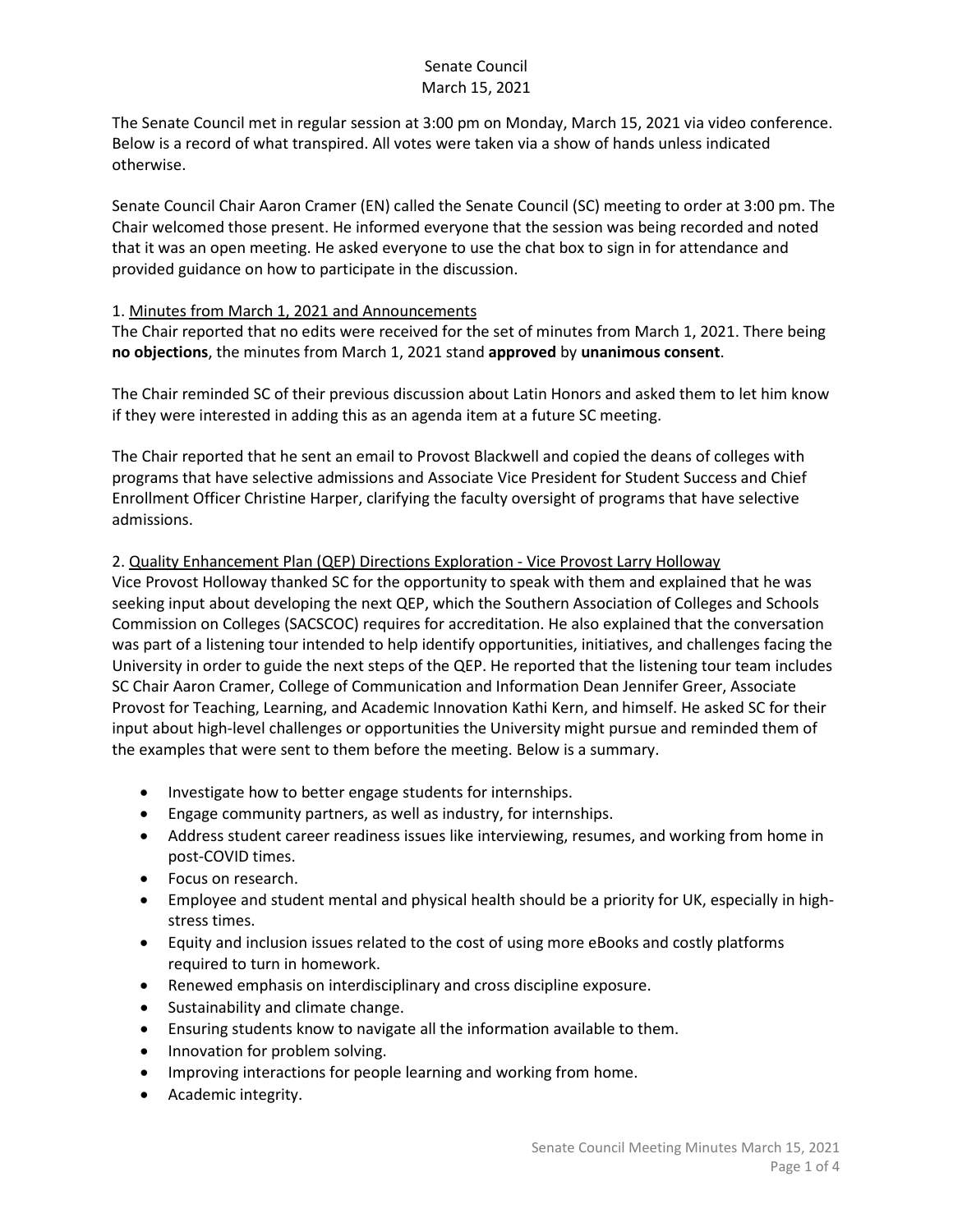## 3. Committee Reports

a. Senate's Academic Programs Committee (SAPC) - Leslie Vincent, Chair

i. Proposed New Graduate Certificate in Applied Behavior Analysis

Vincent explained the proposal. The Chair asked if there were any questions and there were none. The Chair stated that the **motion** on the floor was a recommendation from the SAPC that the University approve the establishment of a new Graduate Certificate: Applied Behavior Analysis, in the Department of Early Childhood, Special Education, and Counselor Education, within the College of Education. Because the motion came from committee, no **second** was needed. The Chair asked if there was any debate on the proposal and there was none. A **vote** was taken and the motion **passed** with none opposed.

## ii. Proposed New Undergraduate Certificate in Sales

Charnigo (PbH) explained the proposal. The Chair asked if there were any questions and there were none. The Chair stated that the **motion** on the floor was a recommendation that the University Senate approve the establishment of a new Undergraduate Certificate in Sales, in the Department of Marketing and Supply Chain in the Gatton College of Business and Economics. Because the motion came from committee, no **second** was needed. The Chair asked if there was any debate on the proposal and there was none. A **vote** was taken and the motion **passed** with none opposed and one abstained.

iii. Proposed New USP between BA Health, Society and Populations and Masters in Public Health (MPH) Vincent explained the proposal. The Chair asked if there were any questions and there was clarification about when each college is in charge of curriculum and that other USPs function similarly at UK. The Chair stated that the **motion** on the floor was a recommendation that the University Senate approve the establishment of a new University Scholars Program: BA Health, Society and Populations and Masters in Public Health (MPH) in the College of Arts and Sciences and College of Public Health. Because the motion came from committee, no **second** was needed. The Chair asked if there was any debate on the proposal and there was none. A **vote** was taken and the motion **passed** with none opposed.

#### iv. Proposed New USP between BA Public Policy and Master of Public Policy

Vincent explained the proposal. The Chair asked if there were any questions and there were none. The Chair stated that the **motion** on the floor was a recommendation that the University Senate approve the establishment of a new University Scholars Program: BA Public Policy and Master of Public Policy in the Martin School of Public Administration within the Graduate School. Because the motion came from committee, no **second** was needed. The Chair asked if there was any debate on the proposal and there was none. A **vote** was taken and the motion **passed** with none opposed.

## 4. Update on Graduation Composition and Communication Requirement - Undergraduate Council Chair Corrine Williams

The Chair asked if there were any objections to postponing the item until the presenter arrived. There were **no objections**.

## 5. Senate Council Priorities

The Chair reminded SC of their previous discussion about SC priorities and reviewed the resulting list. He noted that rethinking curricular deadlines in response to the Council on Postsecondary Education (CPE) changing their deadlines had already been taken care of internally by the SC Office. He asked SC to consider how they would like to proceed with the list and to let him know if there should be more discussion.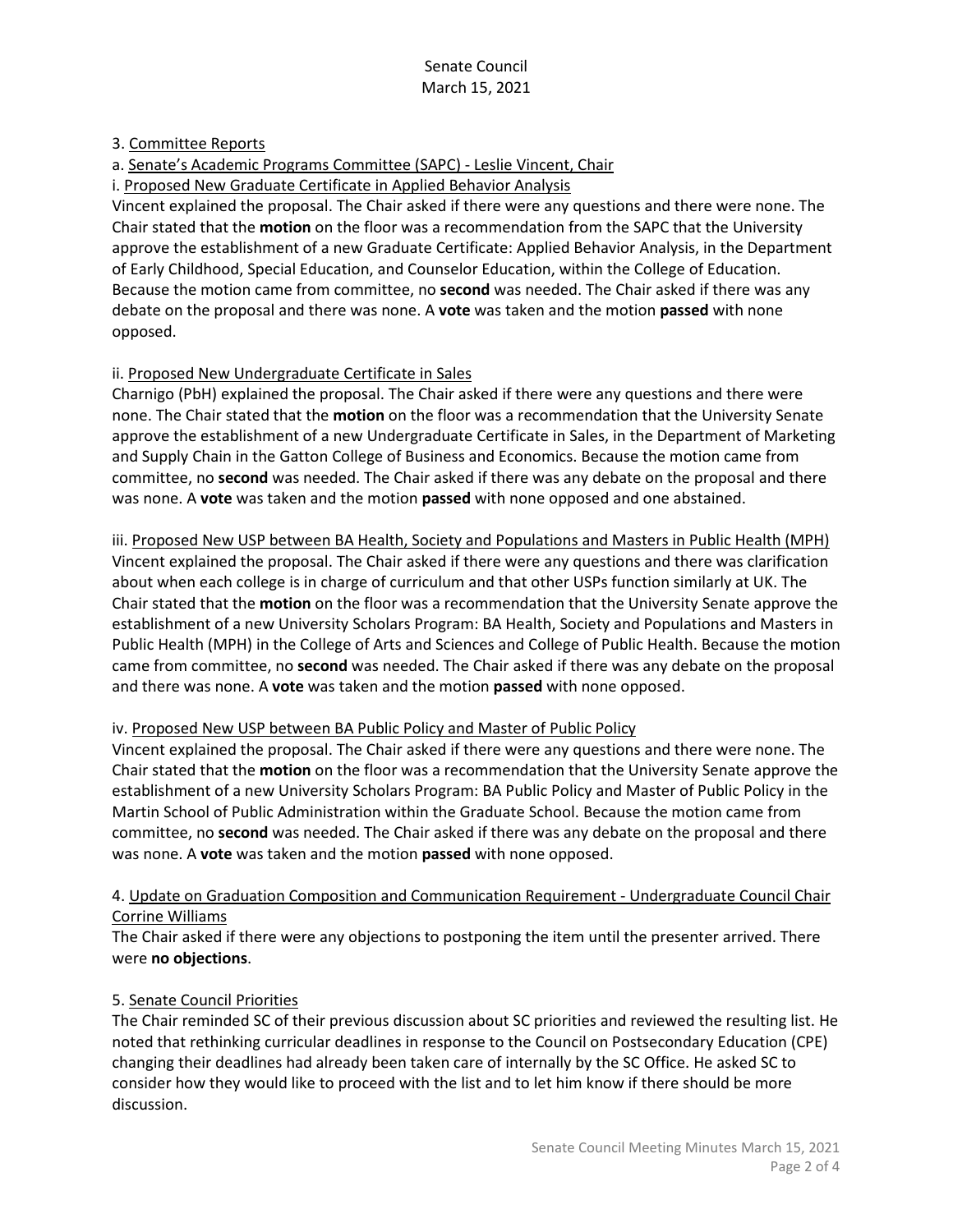# Senate Council March 15, 2021

### 6. Senate Meeting Roundtable

The Chair invited SC members to offer feedback on the March 8<sup>th</sup> University Senate meeting. Below is a summary:

- The amended motions became confusing.
- Senators were very engaged, and the college-level input was a good.
- The meeting was longer than scheduled but the vigorous discussion aired important issues, although some things were repeated too many times.
- It was good that everyone who wished to speak had a chance to do so.
- The discussion about the new Race and Ethnicity College Requirement for the College of Arts and Sciences was thought provoking.
- Some of the test pilot objections could have been clearer. They did not reflect on the merits of the proposal, but rather on the process that was used in developing it.
- Robust discussion is important for faculty buy-in and understanding. Having town halls and debate across colleges for thought-provoking issues in the future would be helpful.
- Although the SC Chair is the moderator, he should speak up if something needs to be said that is not otherwise articulated.
- Senators need to make sure that the colleges they represent are well informed about Senate activities.

## 7. Nominees for Committees

# a. Academic Area Advisory Committees

SC members discussed and agreed upon nominees for Academic Area Advisory Committees. The item was interrupted for the update on Graduation Composition and Communication Requirement (GCCR) and was returned to after the update.

### 4. Update on Graduation Composition and Communication Requirement (GCCR) - Undergraduate Council (UC) Chair Corrine Williams

The Chair welcomed Undergraduate Council Chair Williams and asked her to describe the current GCCR situation, if it is consistent with the *Senate Rules* (*SR*s), and what SC can do to help fix it. Williams described the composition of the UC and that the *SR*s specify that there should be a standing subcommittee that reviews courses and programs for compliance with the GCCR, which ensures that all undergraduates have an appropriate level of communication skills. She explained that rather than having a standing GCCR subcommittee, select UC members have been trained to review GCCRs. She also described what the GCCR requires and the challenges involved in reviewing it. She asked SC for feedback about allowing UC to continue to use specialty reviewers rather than a GCCR subcommittee.

SC agreed that UC should continue to do what they have been doing about GCCR but they are interested in UC coming up with a proposal about how to fix the situation long term. There was clarification of how GCCR assessment requirements are met. There was discussion about GCCR history and the Senate's previous discussions regarding assessment. The Chair asked if there were objections to allowing UC to continue to handle GCCR as they have been, but also encourage UC to submit recommendations to SC about how GCCR be reformed moving forward. There were **no objections**.

## b. Other Privilege-Related and Rank-Based Committees

The Chair asked SC members to send Ms. Brothers their nominations for other privilege-related and rank-based committees. Grossman (AS) **moved** to postpone the item until the end of the next SC